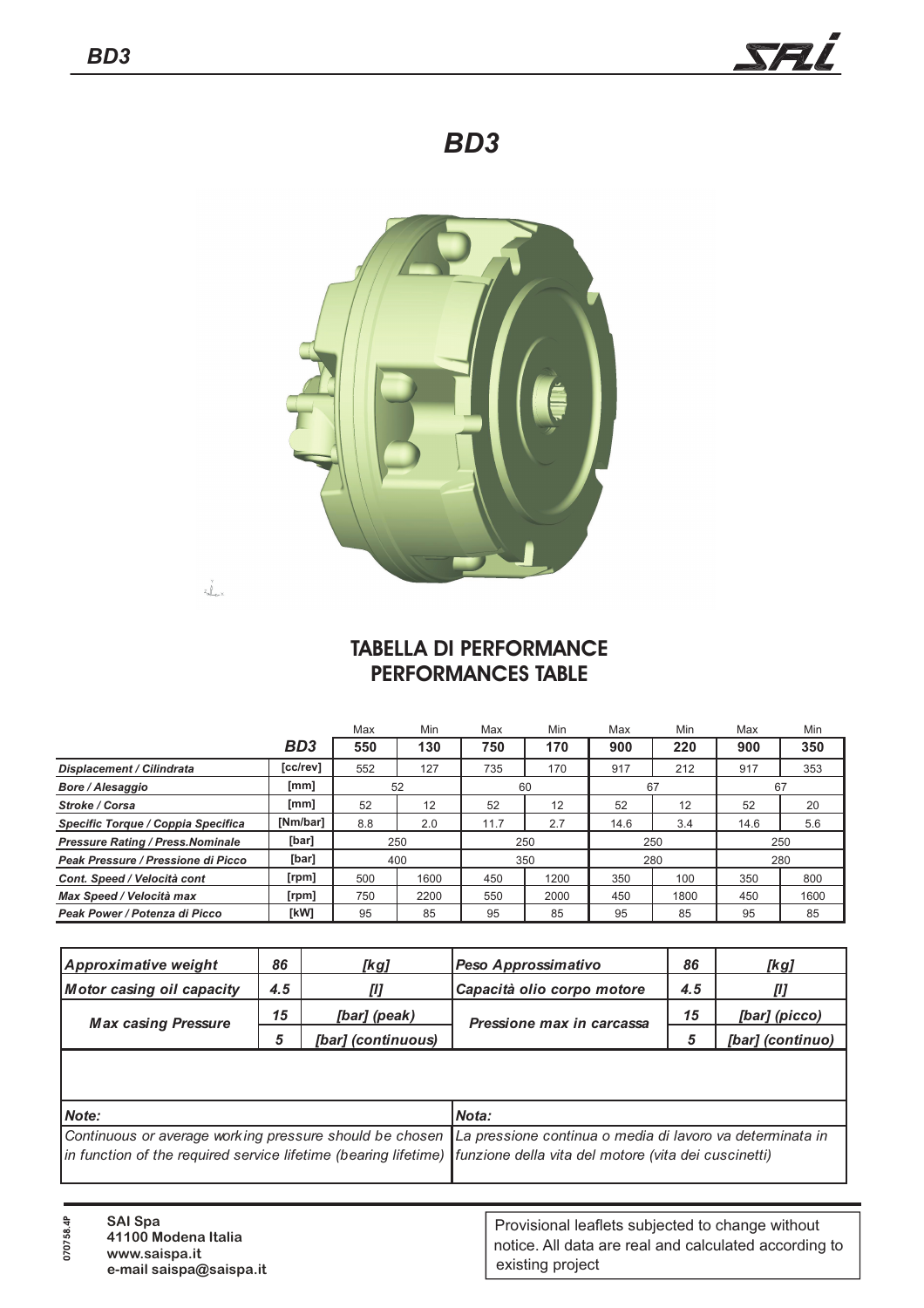





**CALETTATURE SPLINE DATA**



## **BEARING LIFETIME**



Bearing lifetime depends on real motor's duty cycle; its value could be different from the one shown in the graphs.

**SAI Spa**

**070758.4P**

**www.saispa.it**



**41100 Modena Italia e-mail saispa@saispa.it**



La vita dei cuscinetti è determinata dal ciclo di lavoro reale del motore e quindi è soggetta a variazioni rispetto ai valori illustrati nei grafici.

Provisional leaflets subjected to change without notice. All data are real and calculated according to existing project